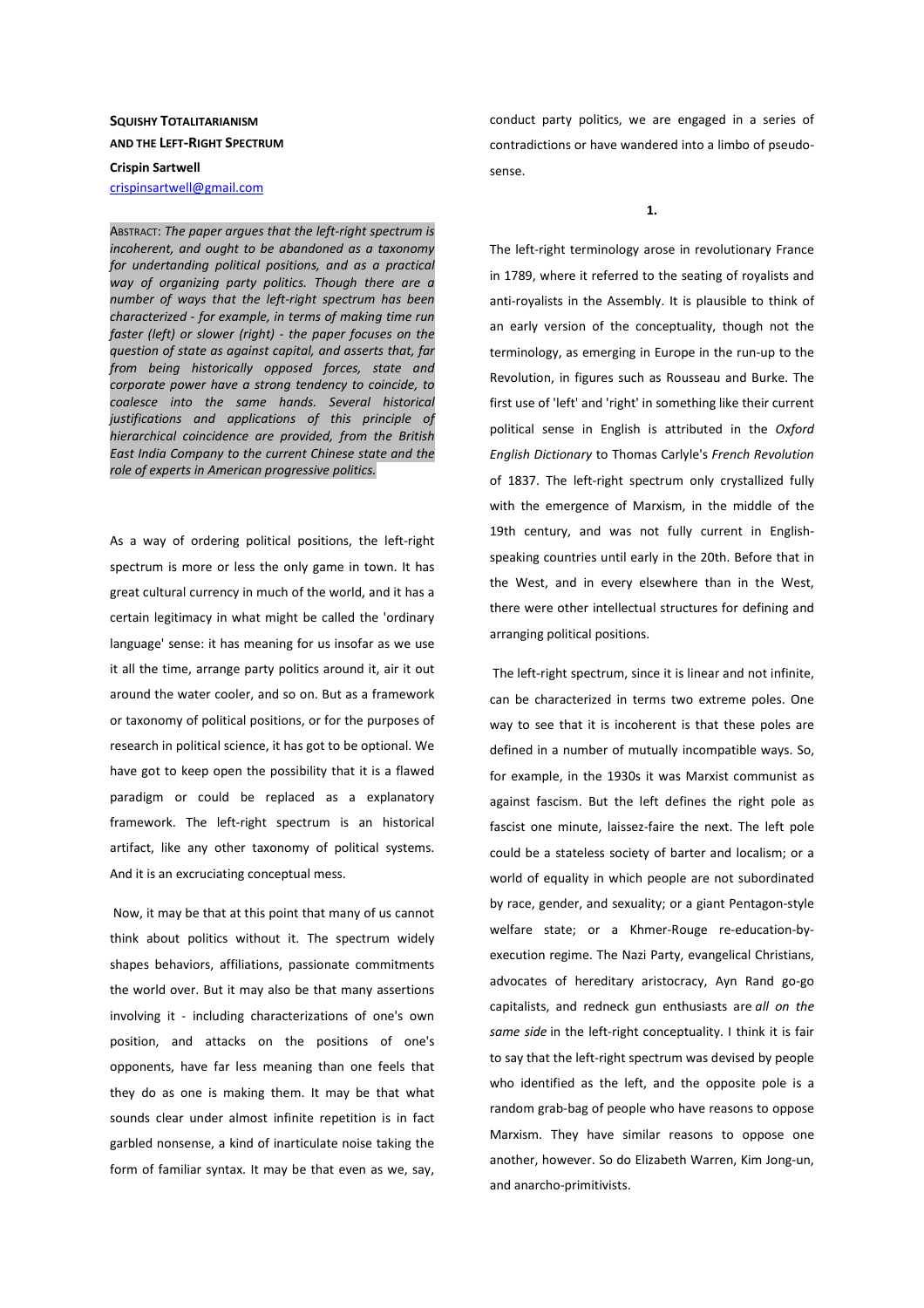There are various ways to try characterize the spectrum. For example, it is sometimes said that conservatives want time to run backwards, whereas progressives want to enhance the pace at which it runs forward. Either result would be surprising. But a central characterization, and the one I will focus on, begins with an opposition of state and capital. That conceptuality is central, for example, to contemporary American politics, as Democrats urge that government makes many positive contributions to our lives, while Republicans argue that it is a barrier to the prosperity created by free markets. On the outer ends we might pit Chairman Mao against Ayn Rand: state communism against laissez-faire capitalism.

The basic set of distinctions on both sides and in the middle rests on the idea that state and corporation, or more broadly political and economic power, can be pulled apart and set against each other. This brings us to the

**Principle of Hierarchical Coincidence (PHC)**: *hierarchies tend to coincide.* 

**Corollary**: *resources flow toward political power, and political power flows toward resources; or, the power of state and capital typically appear in conjunction.*

As a practical matter, PHC means that if you centralize any hierarchy, whether of experts, races, capital, the Party, or whatever it may be, you are in reality recommending hierarchy in every dimension. So, if a hierarchy of education or expertise is important in your society (it's a 'meritocracy'), then resources and political power will flow toward experts. I will return to this example at the end

But the fundamental dimensions I want to pick out initially are economic and political. I will not try to show historically that PHC is true - though I intend to do that elsewhere. Here, I am going to assert flatly that it is more or less obvious, and everyone knows it to be true. A white-suprematist polity in which black people were wealthier than white people, for example, would be extremely surprising. It would be no less surprising if regulatory capture were not pervasive. We could keep trying to institute reforms to pull economic and political power apart: I wonder what it would take empirically to show that this is counter-productive. It's counterproductive because when you beef up the state to control capital, you only succeed in making capital more monolithic, more concentrated, and more able to exercise a wider variety of powers. (Consider the relation of Goldman Sachs to the Treasury Department over the last several decades, or Halliburton and Defense, or AT&T and NSA. The distinction between "public" and "private" is rather abstract in relation to the on-theground overlap.) And I do think that one mark of the nonsense at the heart of the left/right spectrum is that it appears to be entirely immune to empirical refutation: it survives all as a trope in the face of all the massive data with which it is incompatible.

The contemporary form of the merger of state and capital is what I think of as the dominant variety of hierarchical power in the world today:

*squishy totalitarianism*: the political/economic/ aesthetic/psychological system or syndrome shared in common, for instance, by contemporary China, the European Union, Russia, and the United States. It is characterized by a complex so-called 'technocratic' merger of state and capital; large-scale mechanisms of subject-formation such as compulsory state education and regulation/monopoly ownership of the media; welfare-state or 'safety-net' programs that stabilize consumption and render populations (within limits) secure and dependent; a relative tolerance for some forms of diffuse dissent and scope for individual choice, particularly in consumption, combined with pervasive state and corporate surveillance; overwhelming police and military force and sprawling systems of incarceration; entrenched extreme hierarchies of wealth and expertise; regulation of the economy by monetary policy and central banks in conjunction with banking concerns; an international regime of national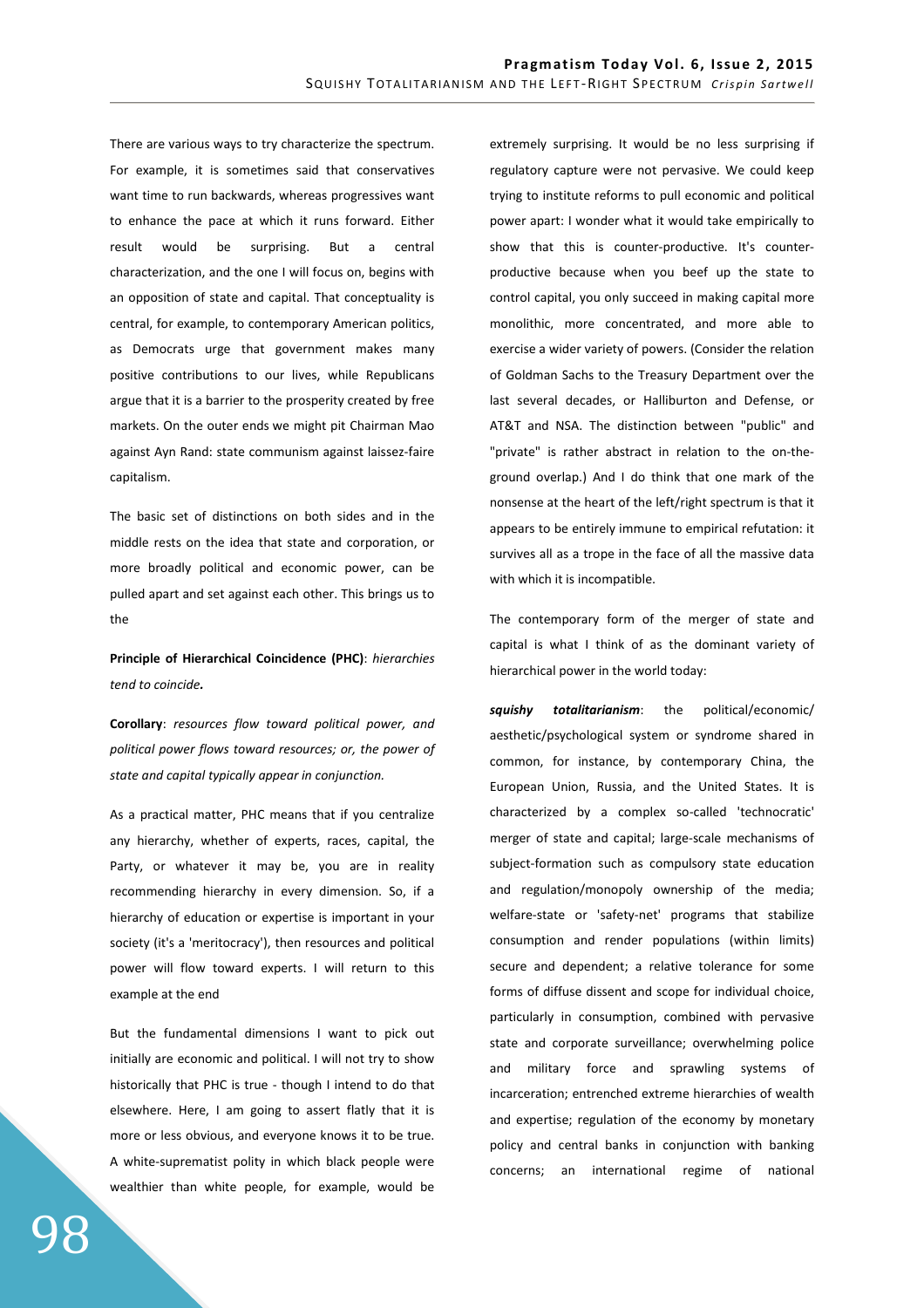sovereignties combined with international state/corporate mechanisms for the circulation of wealth.

State and economy are merged in different permutations in Iran and Egypt, in China and Japan, in the US and the EU. Squishy totalitarian regimes want their citizens/subjects fundamentally to conceive themselves as consumers and receivers of benefits from the state, and want them to think of their freedom as primarily a freedom to choose between different things to buy or as a release from need and vulnerability to need through state benefits (these are, however, real freedoms). Then your economy will be a self-stimulating spiral of growth, your tax coffers will fill, and your elites will grow in wealth, prestige, knowledge, and power.

**2.** 

The familiar picture is that, to the degree that you reduce the power of the state, you increase the power of capital, and vice versa. Putting it mildly, this claim is unhistorical. The rise of capital, its consolidation into a few hands, and the enduring structures of monopoly or gigantism to which it gives rise are inconceivable without the state. Even Marx saw this, in a limited way: he regarded the modern state as the agent of the bourgeoisie. At the end of the "Communist Manifesto" and elsewhere, however, Marx recommends placing communications, banking, agriculture, transportation, and so on in the hands of the state, during a revolutionary period that will culminate in a stateless paradise. But placing all these dimensions in the same hands - whatever you call these hands ('dictatorship of the proletariat', for example) - is not terribly different in practice than letting them all drift into the hands of robber barons, because whoever actually makes the decisions with regard to these things or has them at their disposal, is the dominant class or group.

We might say that the current Chinese state combines the most fearsome features of Maoism and corporate capitalism. It's all devoted to generating maximum cash and directing it to the very top of the hierarchy. And yet the Chinese state also attempts to bestride the earth with the iron boot of collectivist totalitarianism. Now, your basic taxonomy of political and economic systems or ideologies would regard this as an incoherent merger. A conventional political scientist associates capitalism with John Locke and Adam Smith, with republicanism and individualism: 'liberalism,' in short. And in this line of thinking, if socialists reject free enterprise and engage in grand redistributivist schemes, then they require a big, extremely powerful state. So for a long time people thought of the Chinese system as combining opposed or contradictory elements. At a minimum, I'd say no one is so sure anymore.

We should think instead of the contemporary Chinese state as a provisional culmination of both state socialism and corporate capitalism. In ideology, they are opposites. But we don't live in a textbook for a course on political ideologies. We live in a world where*, from the outset, capitalism depended utterly on state power, and the basic practical thrust of left statism was annexation of the economy to new hierarchies.* The Soviet Union was a variety of monopoly capitalism, and modern America is a variety of state socialism.

What went wrong in our thinking is that we believed the account these ideologies gave of themselves*.* But the scrim of philosophy, theory, ideology, rhetoric was always thin. There are capitalist theoreticians who have fantasized and recommended stateless free markets, and there are communist theorists who have fantasized no markets at all, always slightly glossing over the fact that what they actually meant was an entire permeation of every aspect of life, including markets, by the state. But these were indeed fantasies. What these people wanted appeared to be entirely opposed. But they were each devoted to their own sort of hierarchy, and hierarchies tend to coincide. They were designed to rationalize or moralize what is really a single indefensible system, or to enhance the self-esteem of ideologues while pursuing the hard work of subduing populations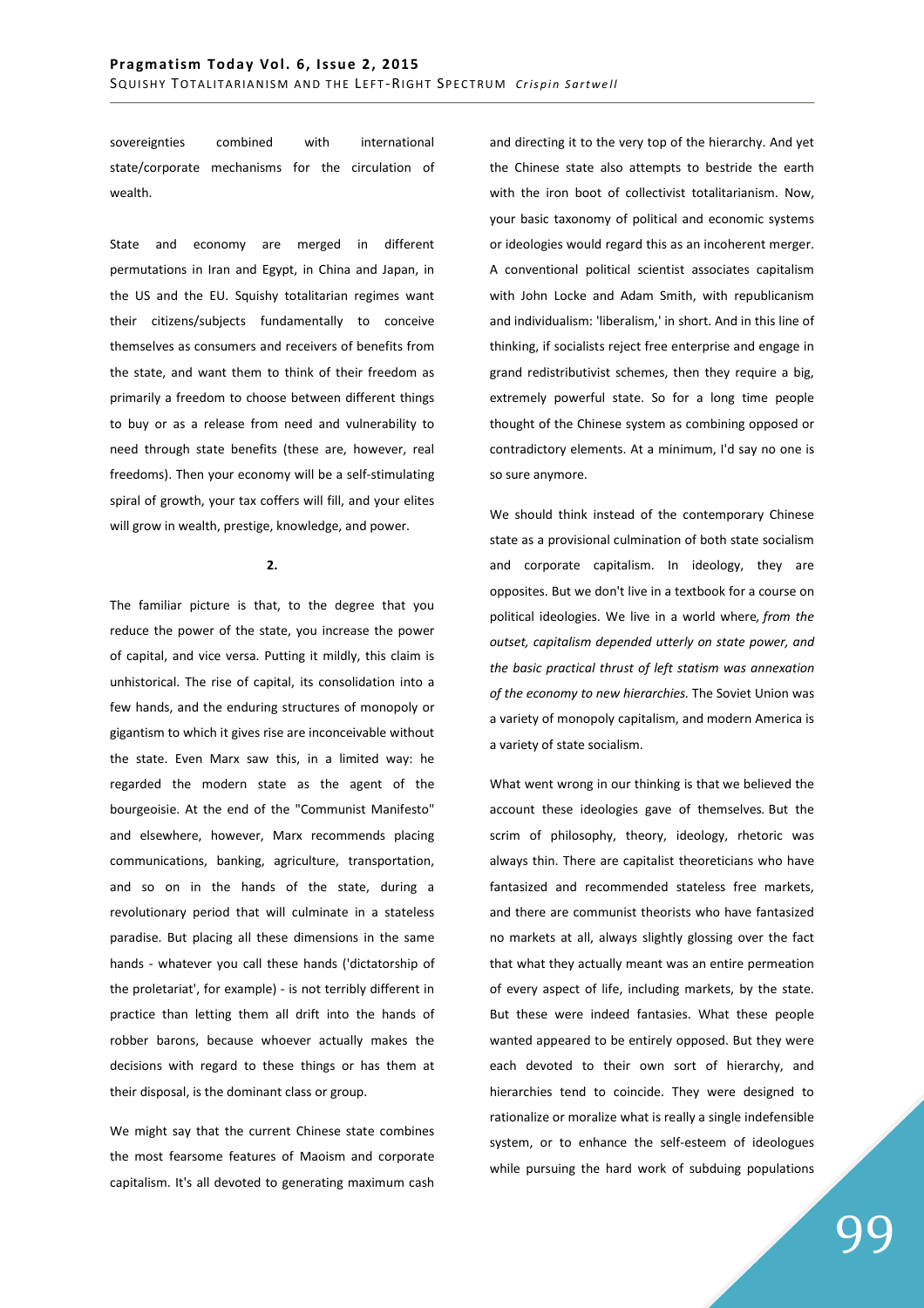and gathering up all the resources for people like themselves.

 The cold war disguised the fact that the systems were, in playing out their real essences, converging toward a situation in which state and economy are fully integrated and held in very few hands: a truly permanent, systemic, chronic, sclerotic hierarchy. One of the meanings of 'globalization' and the various 'international mechanisms' that go with it, may be a premonition of a world system of this variety. (One name is 'technocracy.' If you insist you could call it 'late capitalism' or 'neoliberalism', with the proviso that it is enthusiastically statist.)

### **3.**

The main historical point I want to make is that the rise of capitalism is not explicable without state power, which has increased throughout the capitalist period. The modern nation-state and capitalism have the same origins, or arose together, or really - simplifying slightly are one thing in different dimensions or aspects.

Economists who undertake as broad a project as 'defining' emerging capitalism or tracing its history invariably connect it to the emergence of the modern state. Michel Beaud in his *History of Capitalism* finds the state connection criterial:

What one in any case should remember is the importance of the state in the birth, the first beginnings of capitalism; this is linked, too, to the national character of the formation of capitalism: there is no capitalism without the bourgeoisie, which developed within the framework of the nation-state at the same time as the rise of *nations* occurred. . . . Within Europe itself, the primary transforming factor is the state. National unity, currency standardization, juridical coherence, military strength and the beginnings of a national economy: all these were created and developed by the state, or with the state as organizing principle. $<sup>1</sup>$ </sup>

1 Michel Beaud, *A History of Capitalism, 1500-2000,*  trans. Tom Dickman and Anny Lefebvre (New York: Monthly Review, 2nd ed 2001 [originally published

100

 $\overline{a}$ 

The events that economic historians focus on in the development of capitalism are, for example, the rise of the city-state of Venice and the great banking families of Europe, such as the Medici; the sixteenth-century influx of South American gold into the economy of Spain and into this same financial system; the development of securities, futures and other "abstract" instruments and markets for them in Holland and Great Britain; enclosure of internal commons and the establishment of international tariffs and free-trade zones; war both internal and external to establish and police boundaries and territorialize and commodify and garrison entire regions and continents<sup>2</sup>; manufacturing, trade, and technological development in part to equip belligerents in civil and international strife; and so on. In no case can we imagine these developments in the history of capitalism without simultaneous developments in the crystallizing and internationalizing state. Even the sort of figures who later came to be considered conservative icons, such as Smith, Hume, and Ricardo - both in their historical and prescriptive moments - centralized in their accounts the role of state action in regulation of internal markets and conducting international trade.

One way to read this history is, as Marxists do, to say that it shows that liberal republicanism and constitutional monarchy were bourgeois forms. Another is simply to read it as showing that state and economic power are indissoluble, and hence that attacking capital by beefing up the state or adding capital flatly to the state portfolio is not promising as a road to justice. If we looked at previous state or quasi-state forms, such as the ancient empires, the coincidence of economic, political, and military power is just as pronounced; it could hardly be otherwise. Leftists got into this confusion in part because under Marx's influence they came to perceive only economy as reality, and hence to hold that political hierarchies are not real hierarchies at

 $\overline{a}$ 

<sup>1981]), 42-43.</sup> 

<sup>2</sup> See Victoria Tin-bor Hui, *War and State Formation in Ancient China and Early Modern Europe* (Cambridge University Press, 2005)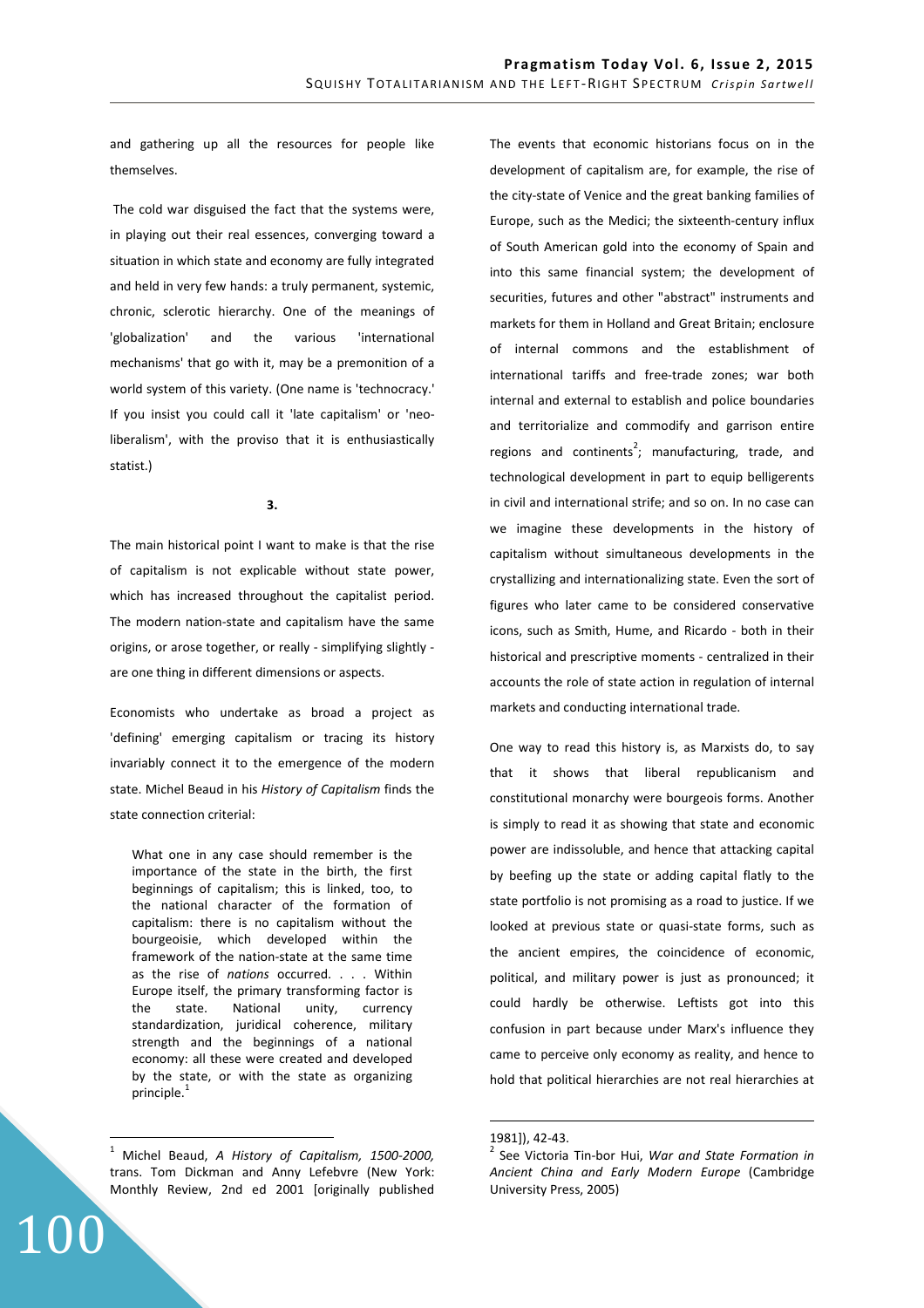all. This delusion reached a literally psychotic state, so that Stalinist Russia or Maoist China - two of the most rigidly and murderously hierarchical societies in world history - could be justified on egalitarian grounds.

However, as I have already indicated, Marxism also yields insights that could be used to think about these matters differently. Indeed, strands of leftist economic thought are currently being used to clarify this situation even as other strands are dedicated to obscuring it. An example is Leo Panitch and Sam Gindin's book *The Making of Global Capitalism: The Political Economy of American Empire.* They write:

As capitalism developed states in fact became more involved in life than ever, especially in the establishment and administration of the juridical, regulatory, and infrastructural framework in which private property, competition, and contracts came to operate. Capitalist states were also increasingly major actors in trying to contain capitalist crises, including as lenders of last resort. Capitalism could not have developed unless states came to do these things. Conversely, states became increasingly dependent on the success of capital acumulation for tax revenue and popular legitimacy.<sup>3</sup>

The political and economic institutions ain capitalism are completely interdependent and mutually entwined, for Panitch and Gindin, which in one respect is just what Marxists would predict. But if political hierarchy is epiphenomenal while economic hierarchy is real, then one can institute a totalitarian political regime without even noticing that one is in fact advocating inequalities of the most extreme variety. On the other hand, if only political oppressions are real and economic inequalities merely natural and salutary, you get, in the name of liberty, varieties of "free-market" capitalism which are deranged in their practical oppression. Political and economic hierarchies tend to coincide, but in my view neither is any more real or fundamental than the other. Either is both.

**4.** 

An early model of squishy totalitarianism was provided by East India and West India Companies in the 17th and 18th centuries, state/capitalist hybrids or state-enforced and regulated private monopolies fielding public/private armies around the globe, but by their own lights engaged primarily in maximization of profits for shareholders, who in turn were often government officials. The profits reaped were presented as being also of patriotic service to the home countries and of humanitarian service to the peoples with whom the companies were trading or whom they were conquering. Similar state/private hybrids have been central to the construction of all large capitalist economies, and would include entities such as Fannie Mae and American utility companies. "Infrastructure" and military supply are constructed or repaired in the current American economy through state contracting, and the entire economy of the DC region is dominated by Federal contractors. The US fields public-private armies all over the world, partly in defense of commercial interests.

Adam Smith describes the justification of such entities:

Some particular branches of commerce, which are carried on with barbarous and uncivilized nations, require extraordinary protection. An ordinary store or counting house could give little security to the goods of the merchants who trade to the western coast of Africa. To defend them from the barbarous natives, it is necessary that the place where they are deposited, should be, in some measure, fortified. . . . [I]t was under pretence of securing their persons and property from violence, that both the English and French East India Companies were allowed to erect the first forts which they possessed in that country.<sup>4</sup> (*Wealth of Nations,* 731-32)

He points out that it was trade which required distant countries to recognize one another officially and exchange ambassadors.

 $\overline{a}$ 

 $\overline{a}$ 

101

<sup>3</sup> Leo Panitch and Sam Gindin, *The Making of Global Capitalism: The Political Economy of American Empire*  (Verso, 2012), p. 3

<sup>4</sup> Adam Smith, *An Inquiry into the Nature and Causes of the Wealth of Nations*, vol. 2 (Oxford University Press, 1976 [first published 1776]), pp. 731-32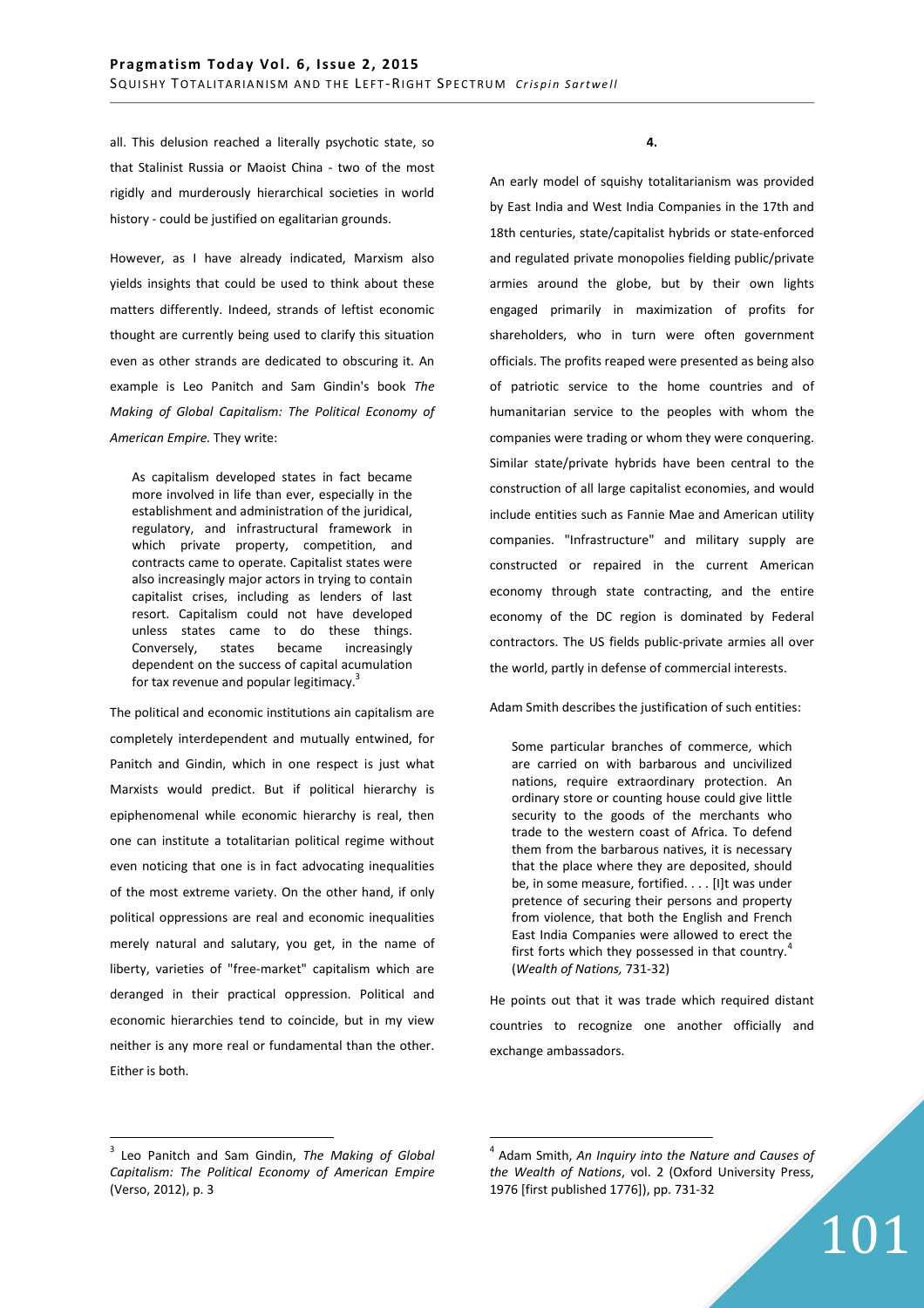Both state and company fleets defended company monopolies, others plying the trade routes being considered pirates. This is the origin of the very idea of monopoly capitalism. Investors stood to earn huge profits if all went well, and the capital of these companies would be invested in turn in governement bonds, enabling a permanent military establishment, particularly an unprecedented construction of naval forces. These bonds would pay an extremely reliable return, funding yet more company expansion. Military needs would be fed by private textile and steel mills which would employ millions of people. Labor would have to be organized on a quasi-military basis, but wages would establish a reliable pattern of domestic consumption. Certainly such policies were disastrous for many people all over the world, and were a familiar mixed bag in terms of their effects at home. They also led to one of the most entrenched and unjust domestic and international hierarchies ever devised, or the first really global hierarchy, in which the immiseration of the third world was interlocked with the prosperity of the first.

The state has been a key force in territorialization of many dimensions of the world and human experience, turning them into property. The consolidation of the European nation-state took place in complement to the annexation of whole continents, and one central function of the rule of law is the establishment of private property. Ownership of intellectual property - like the ownership of land - cannot possibly be maintained without exhaustive bodies of records and archives of various kinds, a central function of the state from time immemorial, necessary to taxation and to trade. It has gotten to the point where state and corporation mutually enforce ownership of sequences of tones, strings of symbols and other abstract pseudo-objects.

To take another example, one way to frame the debate between Democrats and Federalists (or Jeffersonians and Hamiltonians) in the early American republic is as a debate between an agrarian, or quasi-feudal (and of

102

course slave) interest and an emerging market and financialized economy centered in New York.<sup>5</sup> It was the capitalist interest that demanded a larger, more active state. Hamilton's primary concerns were securing a tax base, paying the national debt, establishing a national bank that could stabilize currency values and facilitate credit markets, closely regulating and taxing foreign trade in both directions, and creating a military establishment capable of crushing internal rebellions and resisting incursions from other nations. He explicitly conceived these as measures to establish a capitalist economy.

 By the 1890s the American government was being bailed out by J.P. Morgan, a gesture which the state has repaid to the financial sector many times, and in response to which the idea of a central or national bank was expanded to include uniform regulation of currency under the Federal Reserve. These mechanisms for mutual stabilization of state and capital were refined and internationalized throughout the twentieth century, though they still have their problems. Such steps ended up being taken by every emerging capitalist economy, and required larger and larger structures of state surveillance and control of various sorts of transactions. It was primarily with regard to the development of such economies and the shifts from an agrarian to a manufacturing to a service model, for example, that education was made compulsory and has come more and more to be regulated at national levels.

## **5.**

The mutual reinforcement of economic and political hierarchies that has occurred in its capitalist permutations at least since the 17th century is a kind of apparently infinite spiral of increasing oppression in which the right and left have colluded since there have been a right and left. In oscillating between liberal and conservative or Democrat and Republican, we oscillate

 $\overline{a}$ 

 $<sup>5</sup>$  A good treatment of these matters isfound in Robert E.</sup> Wright, *One Nation Under Debt: Hamilton, Jefferson, and the History of What We Owe* (McGraw-Hill: 2008)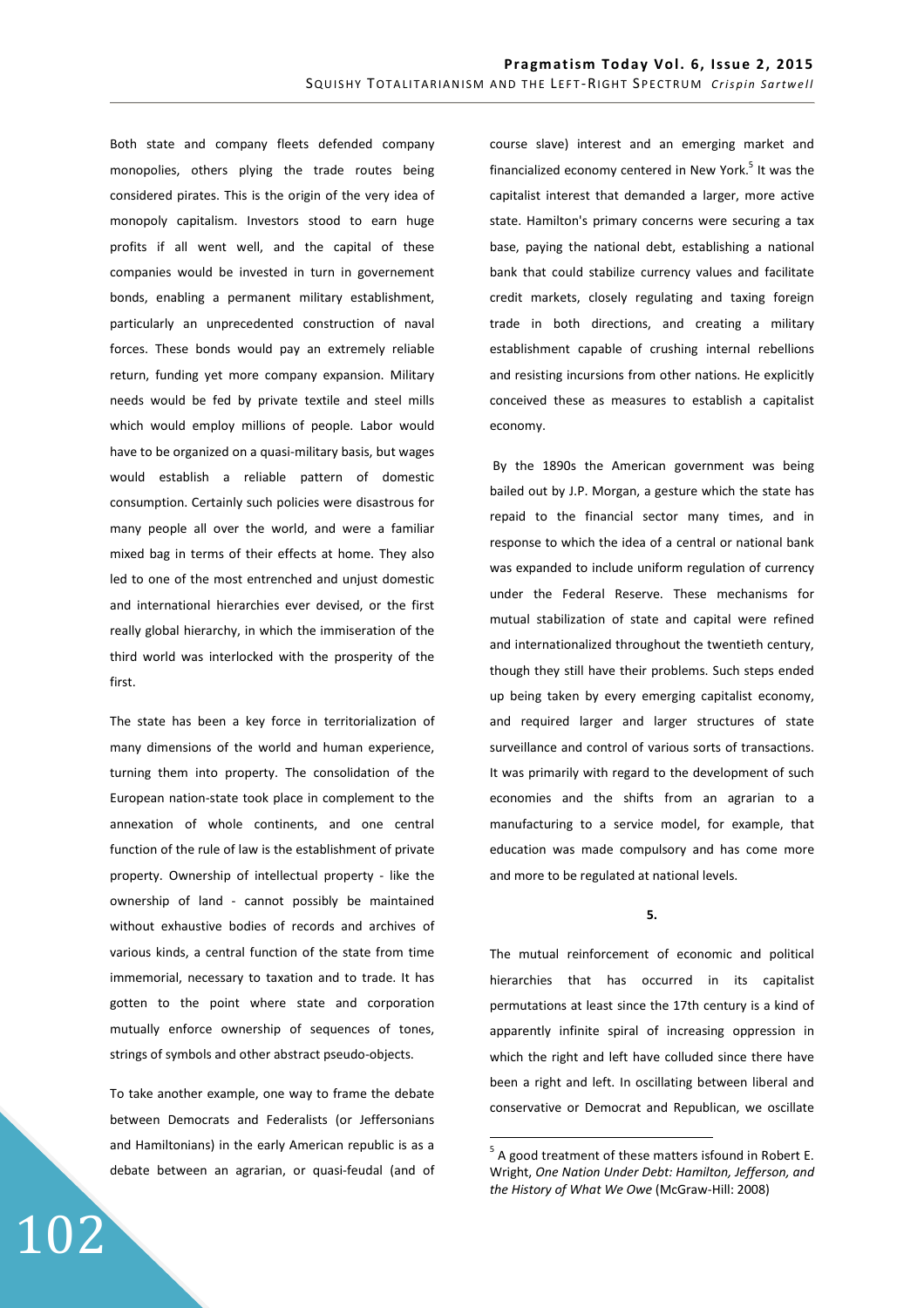between beefing up one segment of the hierarchy or another, and if I had to identify a direction of history, it would be simply be in terms of ever-increasing inequality of both power and wealth.

The idea that free markets are historically distinguished from large, powerful states is, in short, a completely ahistorical ideology, shared by the capitalist right and the communist left and even by almost everyone in between. In this regard and in a number of others, we might think of the left-right spectrum as a single ideology rather than as a taxonomy of opposites.

Ayn Rand and Vlad Lenin, Kim Il-sung and Barry Goldwater, Barack Obama and Rand Paul, Francois Mitterand and Margaret Thatcher, Ronald Reagan and Fidel Castro, Friedich von Hayek and Leo Trotsky, Slavoj Žižek, and Augusto Pinochet, for all I know, disagreed on several matters. But they agreed on this, or said they did: the state was a force that was historically pitted against private capital. To reduce one was to increase the other and to increase one was to reduce the other. They vary inversely and the balance between them that you recommend constitutes the fundamental way of characterizing your political position. The left-right spectrum stretches from authoritarianism on the one end to authoritarianism on the other, with authoritarianism in between. It makes anything that is not that incomprehensible. It narrows all alternatives to variations on hierarchy, structures of inequality, or profoundly unjust distributions of power/wealth. And also as a single ideology, it is merely false.

My suggestion would just be this: sort political positions into hierarchical and antihierarchical, vertical and horizontal. Then we can see that Francisco Franco, Chairman Mao, Hillary Clinton and Dick Cheney are all, with slightly varying emphases or intensities, on the same side: that is, they are on the upper end.

**6.** 

I'm going to conclude with a contemporary application of these insights, if such they are, to American progressive 'meritocracy' and its centralization of a hierarchy of knowledge, understood by and large as performance on standardized tests. This, again, is as real a hierarchy as any of the others and tends to coincide with them in the long run. People such as, say, Robert Reich, Hillary Clinton, or Cass Sunstein think that they have devoted their careers to remediating the hierarchy they are themselves perched atop, and they propose to remove it specifically by its ever-more thorough exercise. They are enjoying it, claiming it, and imposing it, and simultaneously they are identifying it as the problem they are trying to fix. Decades of welfare-type programs, racial remediations, top-down educational reforms, and so on have, I think, intensified and made more thoroughly structural and immovable the inequalities they were apparently intended to shift. For example, Sunstein prescribes the 'nudge', or setting up a structure of incentives that lure people to the desired outcomes, but the whole thing effortlessly assumes that people like Cass Sunstein understand what each of us should be nudged toward.

People like Reich and Sunstein exemplify the ways class and race are articulated or actually made now: they move back and forth from academia to think-tank to state, through the archipelago of social-science expertise, epistemic prestige, and real power. Reich and Sunstein and their ilk take on the neutral voice of the social scientist and they are chock full of statistics. This voice is an extremely central example of the 'unmarked' position of privilege: they do not implicate themselves in their advocacy. But the social sciences - overlapping with a medical model of pathologies and also a criminaljustice discourse - have been the nexus of racial and class construction since the early twentieth century. (Before that the experts and professors measured your skull and tried to fit your people into the sequence of evolution.) All the state-implemented racial and class

103